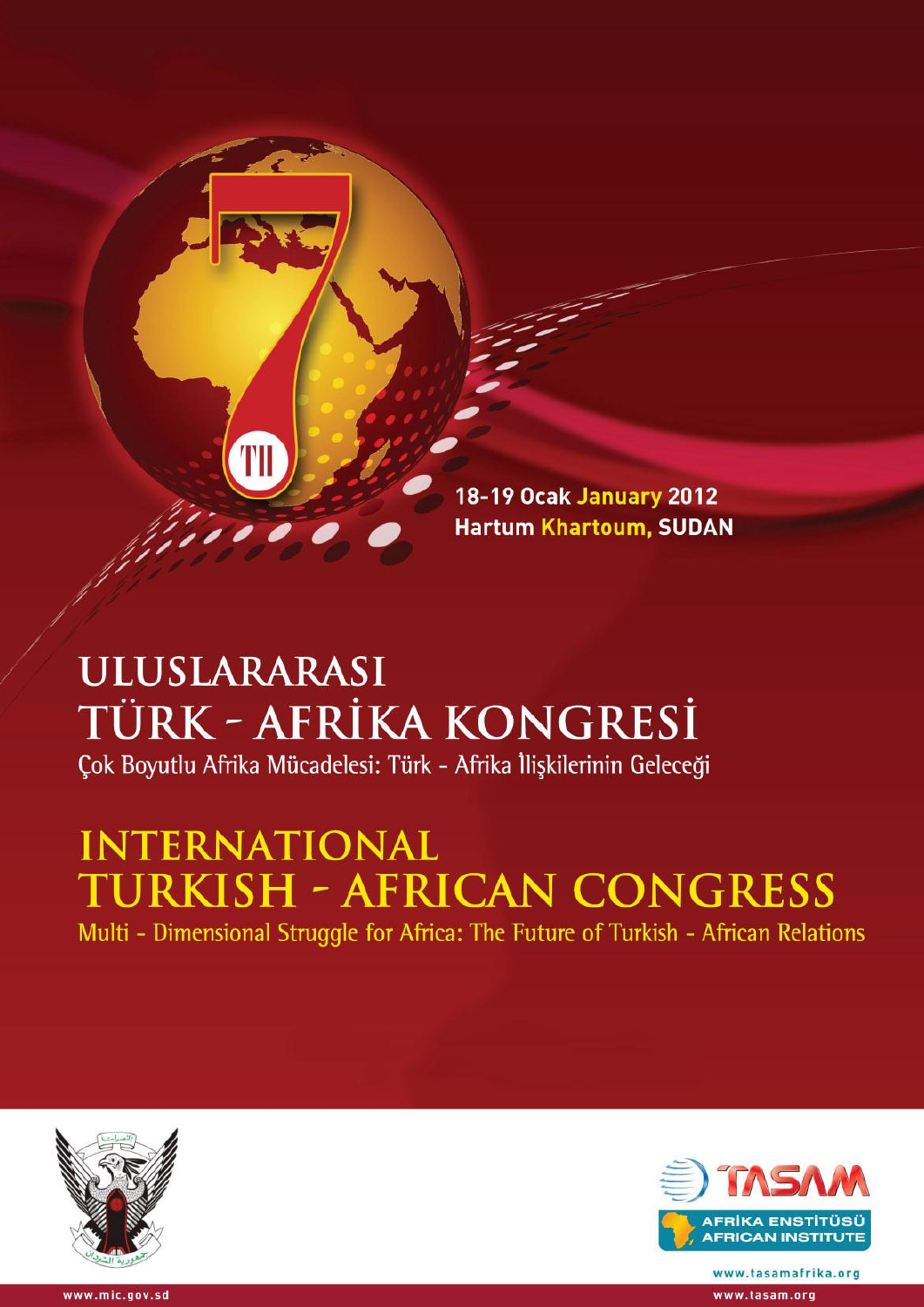

## **PROJECT DOCUMENT ( DRAFT )**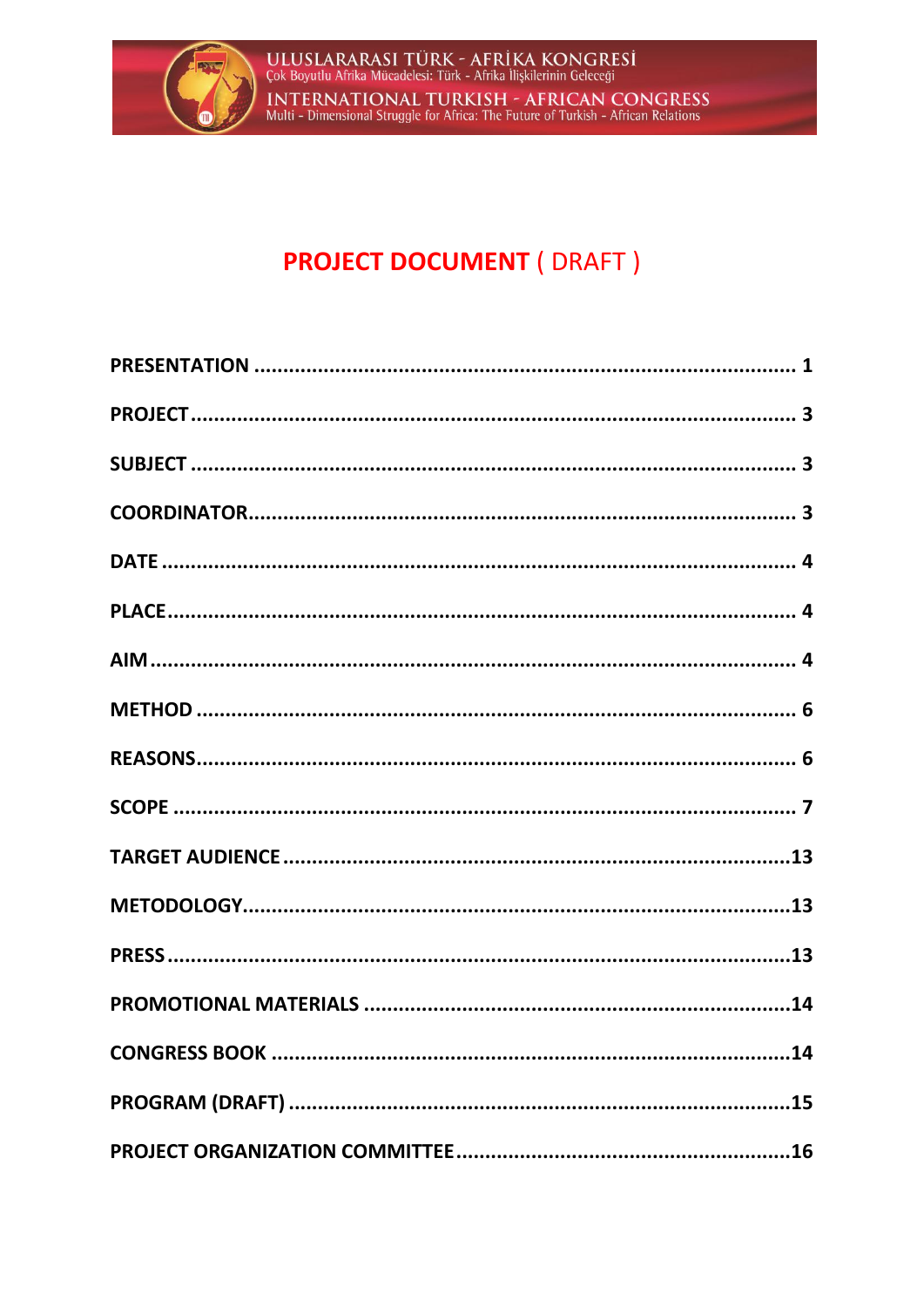

### <span id="page-2-0"></span>**PRESENTATION**

In the post Cold War international system, transformations and reflections of the struggle between world powers have affected all global actors as well as African countries. In this regard new power centres were included into bipolar system. Rivalry between the policies of power centres on African continent; made African countries to face an increasing rate of interest and complex network of relations.

Especially after the year 2000, countries such as China, India, Japan, Brazil, Iran, Turkey and South Korea began to be closely interested in Africa which took the objectives and strategies on the continent into a more complex and important level. Africa has become an arena between countries that are accepted as global powers and countries that want to become ones. In this context, Turkey that wants to become a regional and global power with its multi-dimensional foreign policy, have began to be closely interested in African countries in political, economical, cultural and humanitarian fields. In 1998, Turkey has introduced "Africa Action Plan" initiative in order to strengthen its relations with Sub-Saharan and South African states.

Turkish interest towards Africa was institutionalized and became a government policy after the positive developments in Turkish-African relations at the beginning of 2000s. In line with this policy, The Government of Republic of Turkey and its agencies; in an effort to improve its relations with African countries; aims to resolve the problems of the African continent and by supporting numerous projects in this direction, shows its determination. In spite of this, African countries regard Turkey as a friendly country that does not have a political agenda towards the continent. Institutionalization efforts among the actors of multidimensional struggle for Africa in 2000s show that agreements, forums, visits and partnerships have become important against the rivals in this struggle and they give benefits in the field of strategy. In this context, Turkey as a country that is interested in African continent has to analyze the basic parameters of the struggle for Africa that is occurring on a global scale.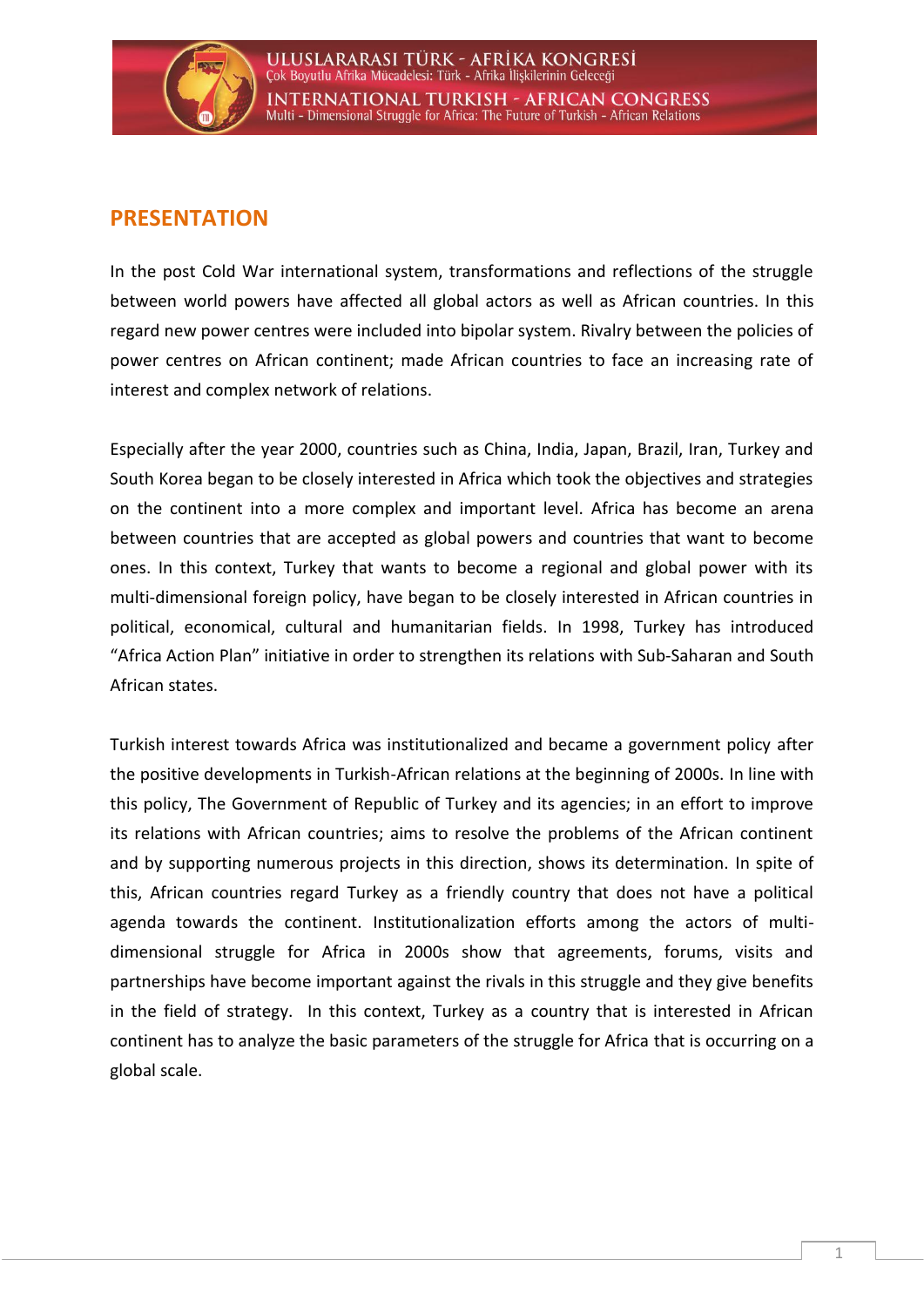

Turkish government has to take into account the basic parameters of international system while evaluating the future of Turkish-African relations. Analysis and evaluations in this issue would not only help Turkey to understand the strategies of other countries that are interested in Africa, it would also give African countries a new perspective on understanding this global struggle in their continent.

In this regard, as Turkish Asian Centre for Strategic Studies (TASAM) that is highly interested in African continent and made significant work for the development of Turkish African relations; we would like to organize " $7<sup>th</sup>$  International Turkish-African Congress" on December 2011 in Khartoum, Sudan where we aim to analyze the basic parameters of struggle for African continent, contribute to the development of tolerance and communication between African civilization and Turkish culture and take action to ensure global peace and stability.

Yours sincerely,

**Süleyman ŞENSOY**  Chairman of TASAM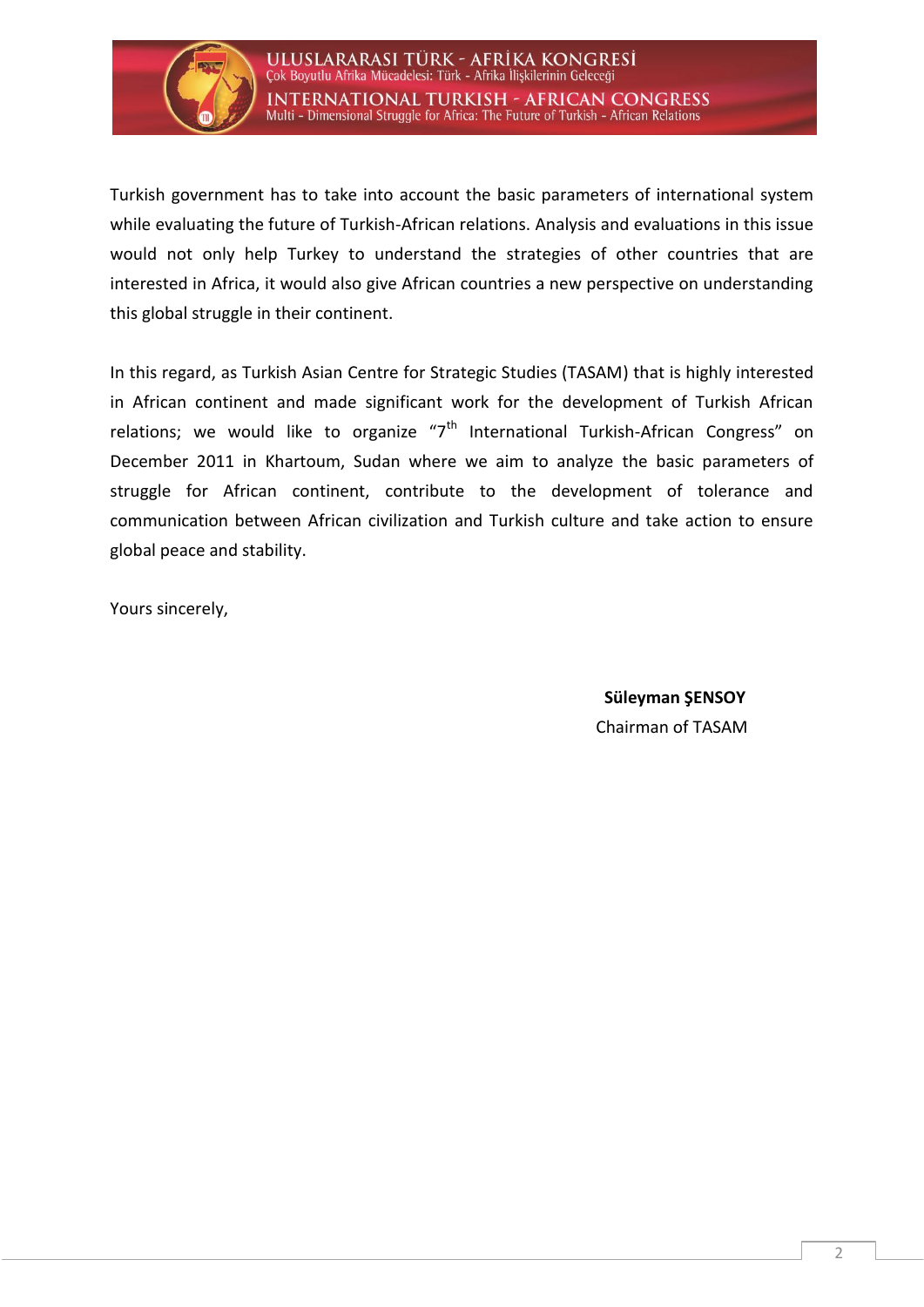

## <span id="page-4-0"></span>**PROJECT**

## **7 th International Turkish - African Congress**

"Multi-Dimensional Struggle for Africa: The Future of Turkish - African Relations"

## <span id="page-4-1"></span>**SUBJECT**

Leading experts from the rising powers of the  $21<sup>st</sup>$  century such as Turkey, Brazil, Russia, India, China, Japan, South Korea and Iran that are interested in African continent will participate in 7<sup>th</sup> International Turkish African Congress. Also representatives from African countries and Turkey will meet in the congress in order to discuss the global interest towards Africa and its reflections on Turkish African relations. So that analyzing how Turkish-African relations should be shaped in the future, policies of other global actors that are interested in Africa and the perspectives of African countries on this issue can be evaluated.

## <span id="page-4-2"></span>**COORDINATOR**

The coordinator of the meeting is TASAM African Institute acting within the scope of Turkish Asian Centre for Strategic Studies (TASAM) and Ministry of International Cooperation of Sudan... TASAM African Institute is a research institute capable of designing, carrying out and presenting strategic analysis and research projects at national and international levels needed by our country. The institute tries to make realistic predictions about the future and publish these in the forms of commentaries, articles, reports and books acting from a principle of approaching the issues in a constructive and different way.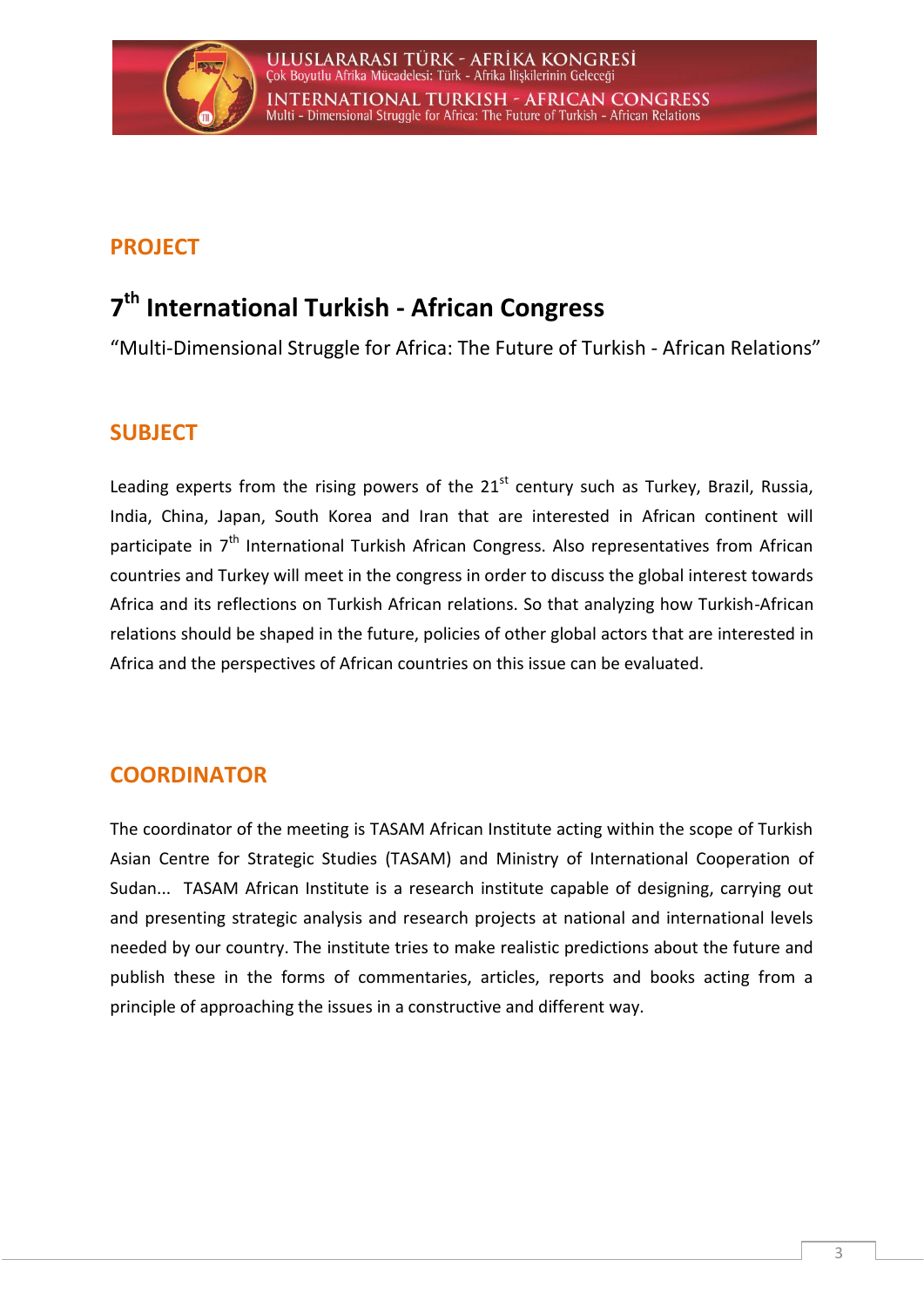

## <span id="page-5-0"></span>**DATE**

**18 - 19 January 2012**

## <span id="page-5-1"></span>**PLACE**

**Khartoum, SUDAN**

## <span id="page-5-2"></span>**AIM**

7<sup>th</sup> Turkish-African Congress which will be held under the title "Multi-Dimensional Struggle for Africa: The future of Turkish-African Relations", will bring together prominent civil society organizations and think tanks of Turkey, Africa and global actors that are interested in Africa and government representatives and members of international and regional organizations and business sector representatives together. Therefore the main issue "growing interest of rising powers towards Africa" can be discussed among all global actors including Turkish and African experts and officials.

In this regard the specific goals of the  $7<sup>th</sup>$  International Turkish-African Congress are as follows:

-to find out the reasons behind the growing interest towards Africa in 21 $^{\rm st}$  century

-to analyze the position of African continent in today's world

-to determine the objectives and expectations of global powers that are interested in African continent

-to analyze the policies of competing parties towards Africa

-to examine the effects of policies in Africa that are adopted by the countries that are interested in Africa

-to analyze the relations between countries that are party to multi-dimensional struggle for Africa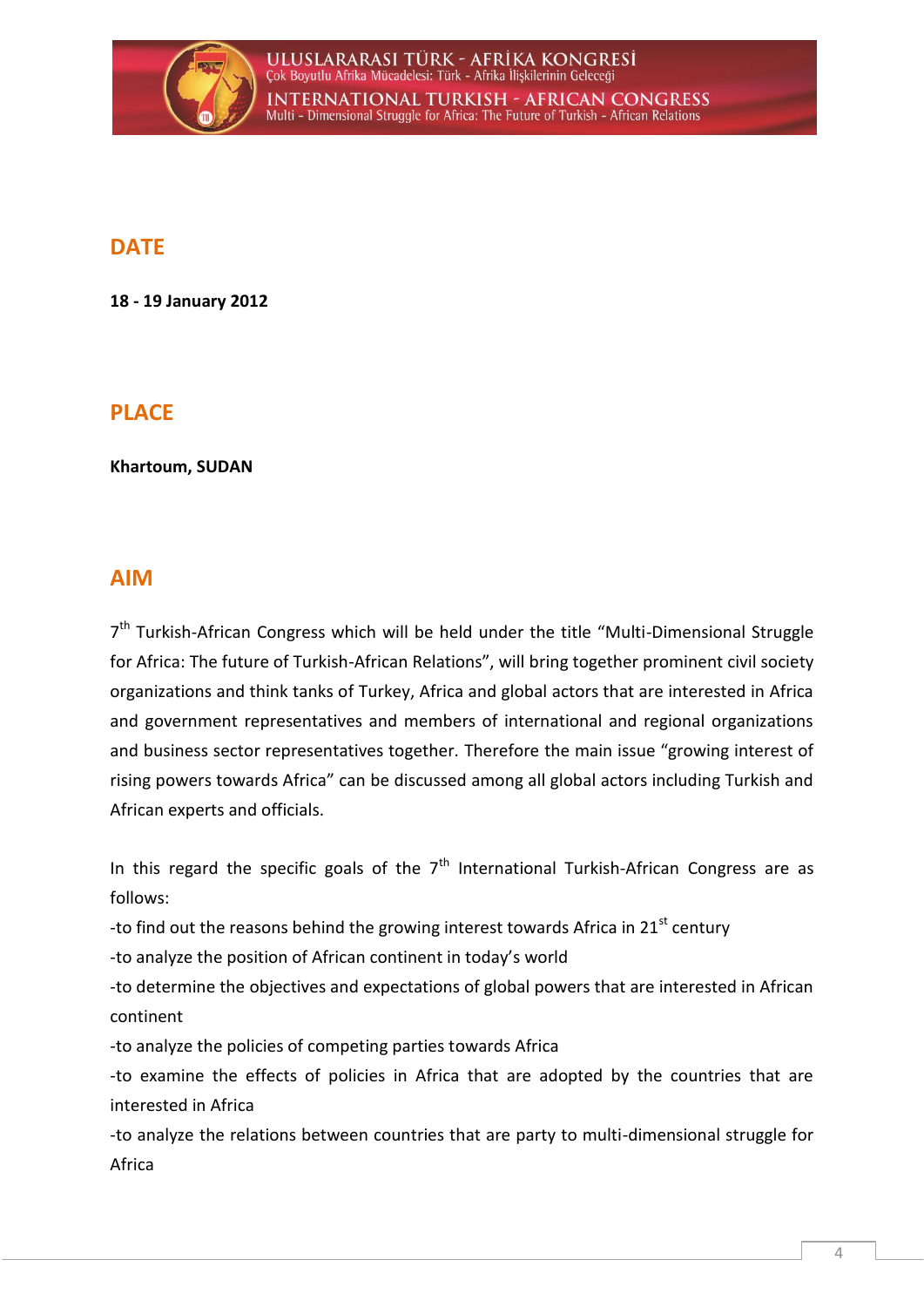

-to learn the African perspective on the growing interest towards African continent

-to analyze the expectations and hesitations of African countries from the initiatives that have been implemented by rising global powers

-to determine the position of Turkey's African Initiative in multi-dimensional struggle for Africa

-to determine the methods, advantages/disadvantages and the gains of international actors' African initiatives and their reflection on Turkish-African relations

-to analyze the basic parameters of growing interest towards Africa in  $21<sup>st</sup>$  century and according to this determining the sensitivities of Turkey's African initiative policies

-to increase the information transfer between Turkey and Africa so that opportunities of mutual cooperation can be provided

-to prevent biased approaches in mutual relations by explaining the objectives of Turkey's African initiative to African officials

-to define the expectations of African countries from Turkey

-to create an environment where Turkey can share its experiences with African countries to help them to integrate international system

-to evaluate contemporary struggle for Africa from the perspectives of African states

-to help policy makers with reports and declarations that are to be published after the congress

-to create dynamics for civil society initiatives so that they can work with relevant public institutions by raising awareness in the society with regular and constant education

-to organize the creation of public opinion on Turkish-African relations

-to distribute books and documents that are to be prepared after the congress for preventing lack of knowledge

-to provide information about Turkish-African relations for Turkish and African academicians, students, public institution and activists

-to increase the mutual cooperation by removing prejudices about Turkey's image in Africa -to create projects that would help to develop the mutual relations

-to organize cultural events about African and Turkish cultures both in Turkey and Africa -to inform the Turkish companies that would aim to make investment in the continent about the regulations in Africa

-to encourage publishing articles about mutual relations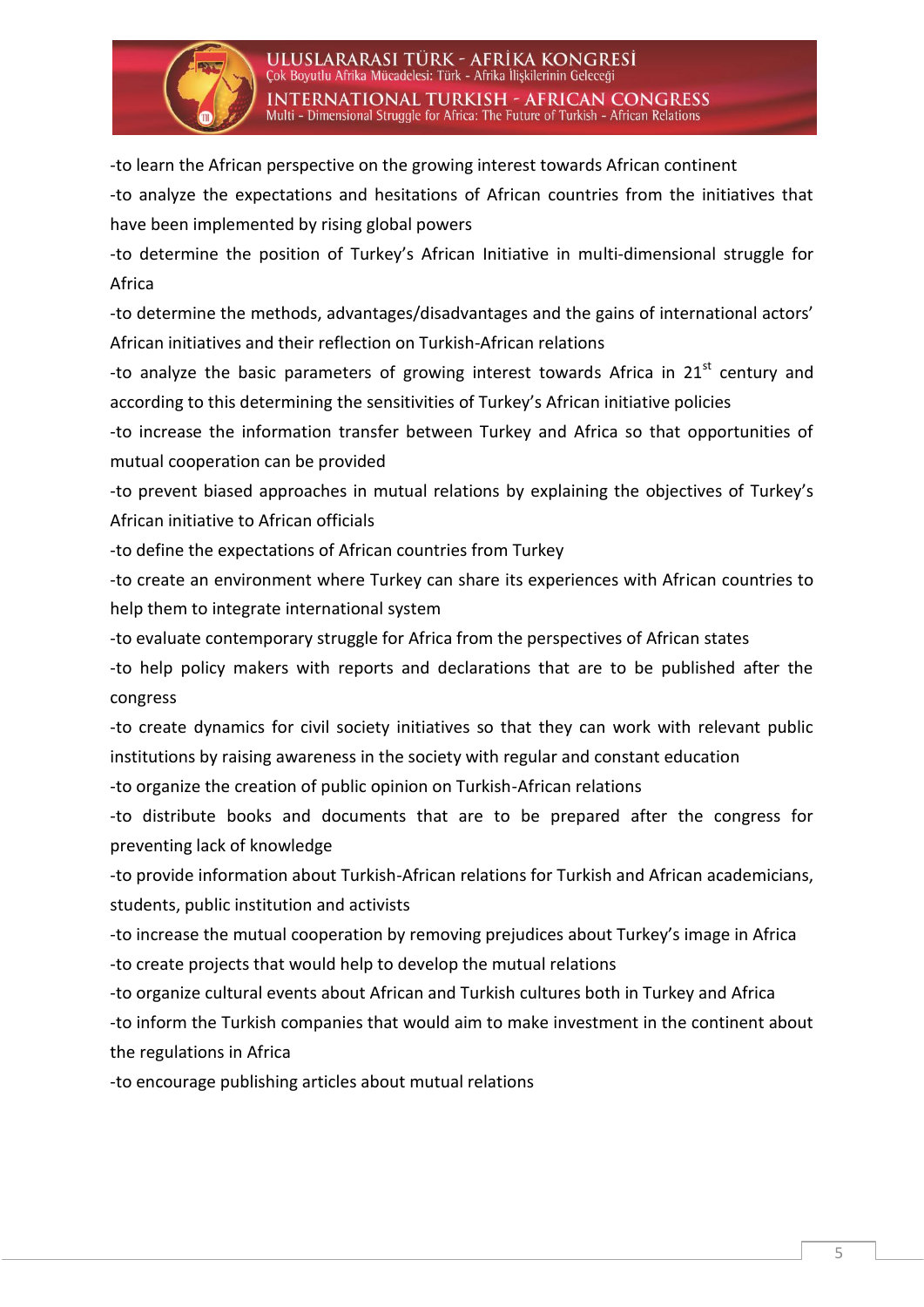

## <span id="page-7-0"></span>**METHOD**

7<sup>th</sup> International Turkish-African Congress aims to bring all experts and officials from the countries that are involved in multi-dimensional struggle for Africa. In the light of the presentations that are going to be made by participants, it aims to create an environment for information exchange. Congress will bring Turkish and African Civil Society and Think Tank Organizations and representatives of government agencies and international organizations together helping exchanging of ideas. So that parties that are related to this issue will come to implement consultations and analysis and results of this congress will be transmitted to the masses.

### <span id="page-7-1"></span>**REASONS**

An efficient cooperation in Turkish-African relations has to cover all socio-economic actors. Increase in cooperation can be only gained through analysis of international conjectural parameters. In this regard; information exchange between all parties enables to obtain reliable data to reach certain objectives and goals. Learning the expectations and perspectives of African states contribute to the development of mutual relations. Dialog and consultation are the ways to break the historical prejudice of African states against foreign powers. Therefore it is important that Turkish African initiative has to be told to the African state officials in order to create healthy relations in the future. The other actors of multidimensional struggle for Africa have to be defined and their policies towards the continent have to be analyzed. So that Turkey can evaluate the policies of its potential rivals and use the data that will be generated in the future. Evaluating the growing struggle for Africa from the perspective of African states can provide many advantages for Turkish-African relations.

The reports, articles, documents and books that are to be published after the congress can be used as logistic information by the related public institutions. Lack of information in mutual relations is an obstacle. With the "reaching the masses" ability of NGOs and Think Tanks, creation of mutual public opinion, preventing the lack of interest and creation of a common consciousness are crucial for the future of Turkish-African relations.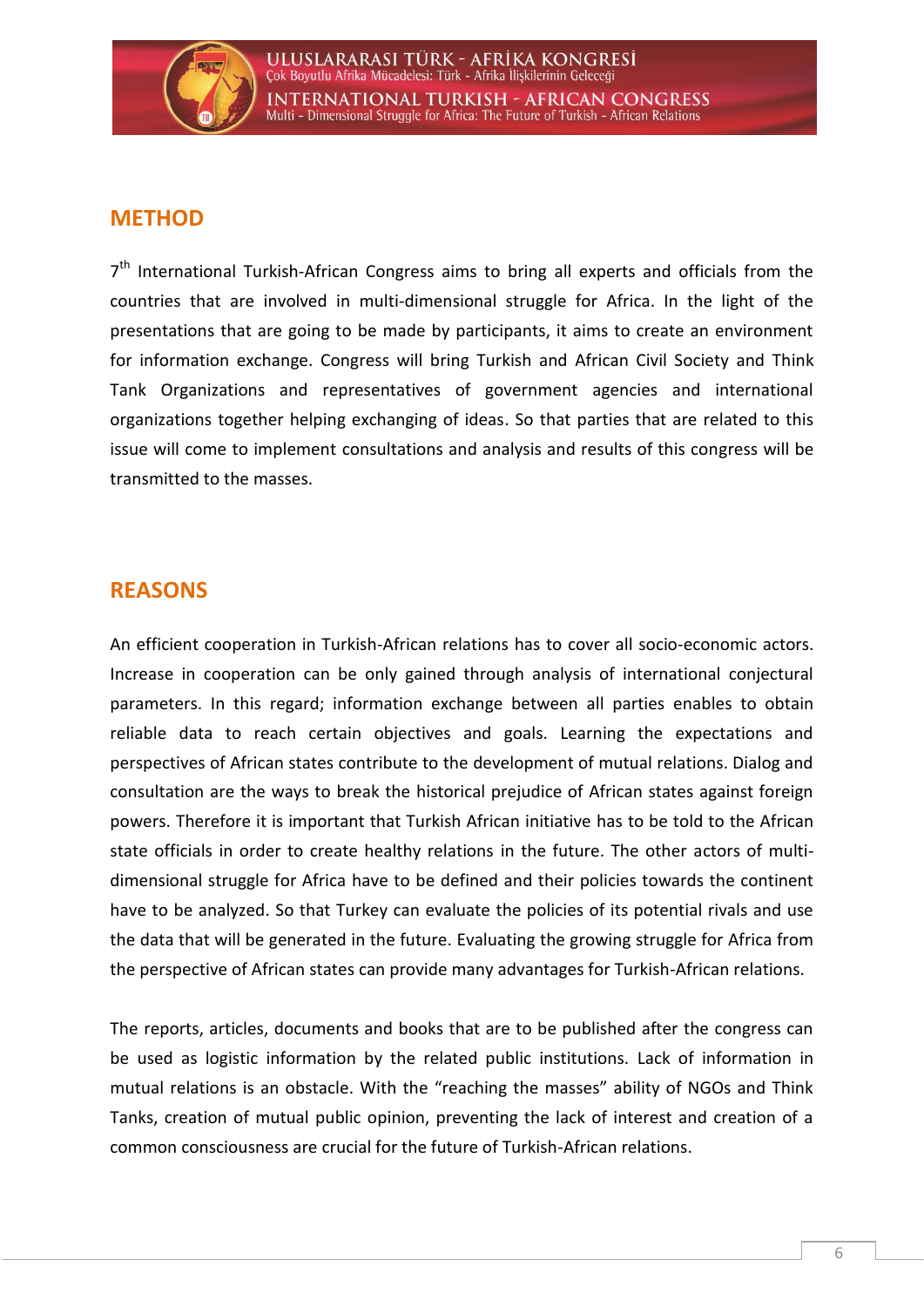

ULUSLARARASI TÜRK - AFRİKA KONGRESİ Çok Boyutlu Afrika Mücadelesi: Türk - Afrika İlişkilerinin Geleceği **INTERNATIONAL TURKISH - AFRICAN CONGRESS** Multi - Dimensional Struggle for Africa: The Future of Turkish - African Relations

Turkey as country that seeks multi-dimensional foreign policy should be more active in Africa where the rising powers of  $21<sup>st</sup>$  century compete. Seeking policies only for economic gains do not provide yield return in today's world. Affective policies about continent's conflict zones, environmental problems, civil commotions, sharing of resources, development strategies have to be implemented. In this regard, demands from the African officials are very important. Bringing NGOs, Think Tanks, representatives from business world, media and academic world will enable information exchange and cooperation. The opportunity of cooperation in the fields of development, education, health, environment, agriculture, communication, culture, politics, women and children rights, peace and security will be discussed in the congress. In order to improve its relations with African countries, Turkey should benefit from not only its geographical closeness to the continent but also its historical ties with some African countries.

NGOs and Think Tanks are capable of resolving regional and local conflicts when governments are insufficient. They can provide global and regional networks for African countries and rising global powers that are interested in Africa. Also NGOs and Think Tanks haveto take responsibility on fighting against xenophobia and discrimination and try to create a peaceful environment for open dialogue.

TASAM African Institute with  $7<sup>th</sup>$  International Turkish-African Congress will offer alternative solutions to the problems of African continent by analyzing the  $21<sup>st</sup>$  century struggle for Africa.

## <span id="page-8-0"></span>**SCOPE**

Within the context of the congress following subheadings will be discussed:

#### **Political Dimension**

#### **International Perspective**

Historical ties between African states and rising global powers; Global struggle for Africa; Will the  $21^{st}$  century be shaped in Africa? ;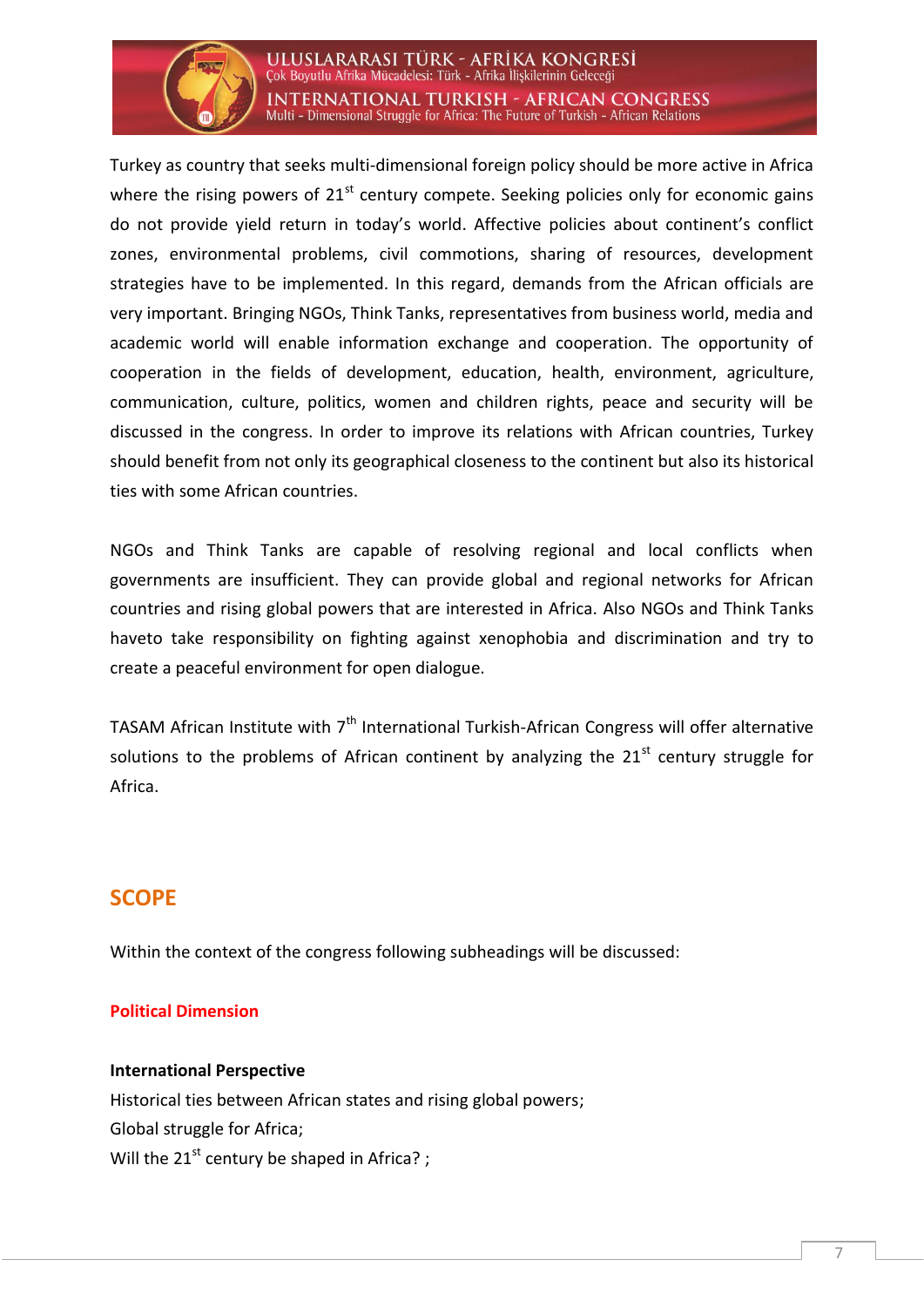

ULUSLARARASI TÜRK - AFRİKA KONGRESİ Çok Boyutlu Afrika Mücadelesi: Türk - Afrika İlişkilerinin Geleceği **INTERNATIONAL TURKISH - AFRICAN CONGRESS** Multi - Dimensional Struggle for Africa: The Future of Turkish - African Relations

Is Africa being shared among the big powers again? ; Countries which are highly interested in Africa; Policies of the countries that are interested in Africa; Methods and aim of these countries' African initiatives; International reactions against the African initiatives of rising powers; Gains of rising powers from their African initiatives; Major differences between the African policies of rising powers;

#### **African Perspective**

21<sup>st</sup> century conjecture from African perspective; The role of Pan-Africanism on multi-dimensional struggle for Africa; The effect of rising interest to Africa on African societies; Perspectives of African states on multi-dimensional struggle for Africa; Expectations and gains of African countries; Perspectives of International Organizations operating in Africa; Analysis of civil commotions in Africa; Transformations caused by multi-dimensional struggle for Africa in the continent; Integration of African countries to the international system; Perspectives of Federal Republic Nigeria and Republic of South Africa on struggle for Africa;

#### **Turkish Perspective**

Turkey's position on multi-dimensional struggle for Africa; Advantages and Disadvantages of Turkey; Methods and objectives of Turkey in multi-dimensional struggle for Africa; International reactions against Turkish interest towards Africa; Analysis of Turkish-African relations; Expectations of African countries from Turkey; Mutual gains from Turkish-African relations; Creation of a road map for the future of Turkish-African relations; The new ways in how to improve Turkish-African relations; The effect of Turkish-African relations on decision making process in international arena; Turkish perspective on civil commotions in Africa;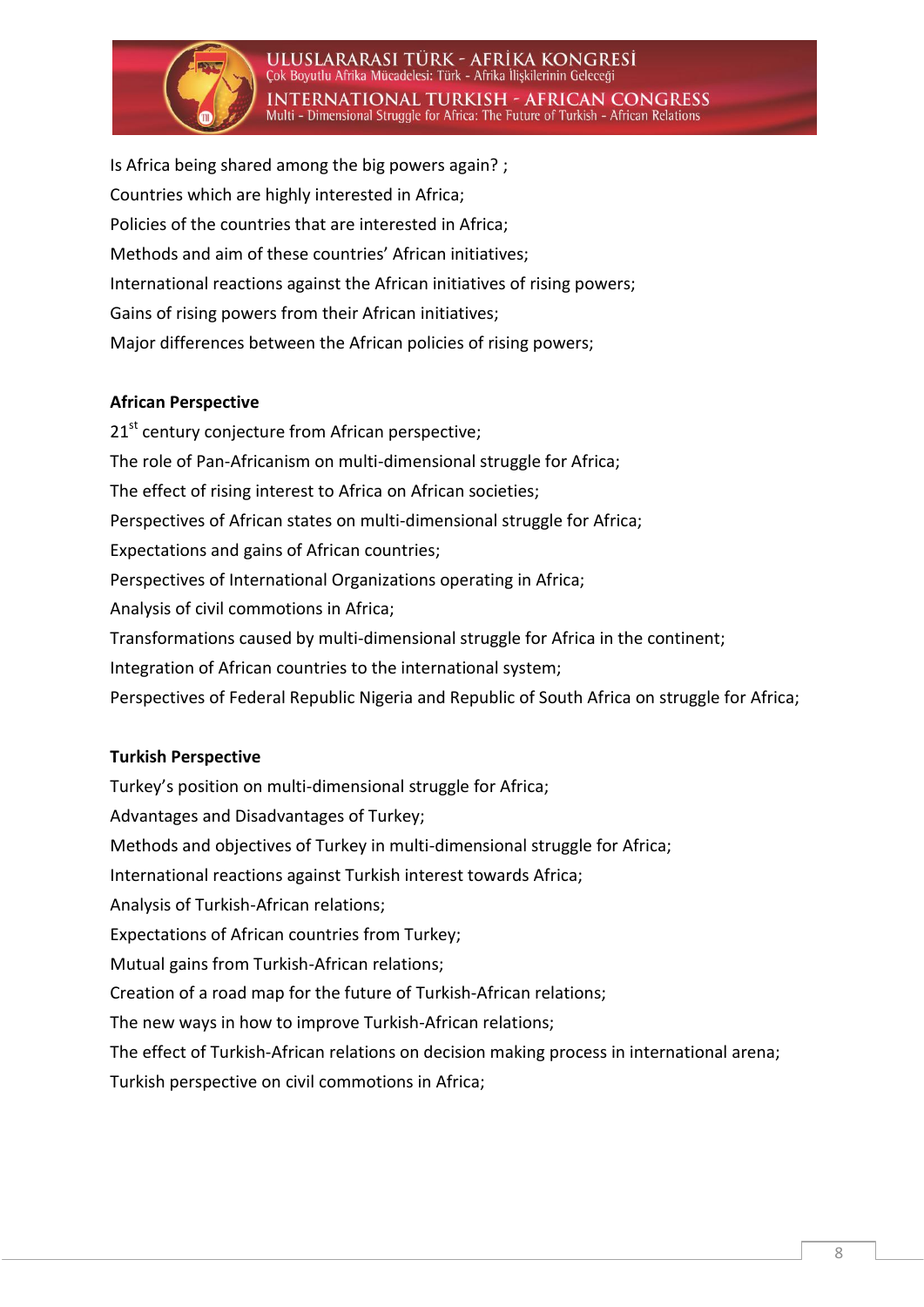

#### **Economy and Development**

#### **International and African Perspectives**

Analyzing the economic policies of rising powers towards Africa; Foreign Debts, Aid and Investments; Infrastructural projects; Increasing Africa's domestic and foreign trade volumes Providing economic transformation and industrialization policies, Technology transfer, Development of private sector; Conservation of natural resources; The Achievement of sustainable development and reducing poverty; Eradication of socio-economic inequalities; Corruption; Civil Society – Private Sector partnership; Coordination in development projects; The effects of Neo Liberal policies towards Africa; Technical assistance projects to the continent; Increasing importance of Africa within the World Trade Organization; The role of civil society in national development;

#### **Turkish Perspective**

Turkish investments in Africa;

Turkish perspective towards the economical problems of Africa;

Economical Integration in Turkish-African relations;

Turkish suggestions of how to resolve the problems of underdevelopment, unemployment and corruption;

Turkish investment capacity in Africa;

Cooperation in the field of work safety

Civil Society – Private Sector partnership;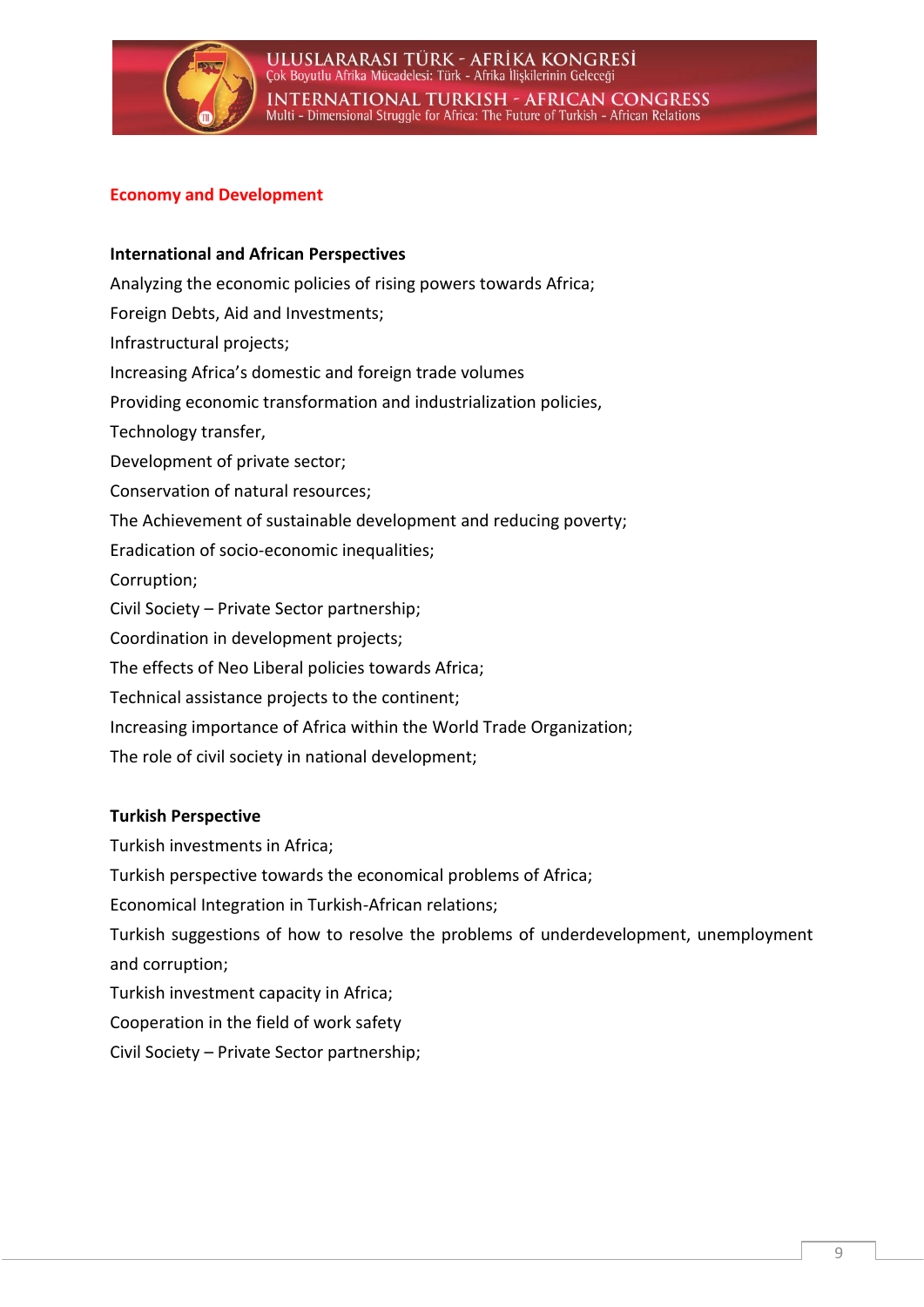

#### **Education**

#### **International Perspective**

Comparison of education policies of rising powers towards Africa; Foreign schools in Africa; Acceptance of African students to the exchange programs; Foreign investments in education; Purposes of foreign religious schools in Africa; Role of education in multi-dimensional struggle for Africa;

#### **African Perspective**

The role of education in African Development; Basic problems in African education system; Issues in basic education; Education in state policies; Development programs for education sector; Equality of opportunity in education; New projects and opportunities for cooperation in education sector; Future of education in Africa; Partnership on science and knowledge society;

#### **Turkish Perspective**

Turkish role in African education sector; Teaching Turkish-African relations in related departments of higher education; Exchange of academicians and students between African and Turkish universities; Cooperation between African and Turkish research centers; Importance of education in Turkish policies towards Africa;

#### **Health**

Improvement of water and health services; Conservation of water resources; Social development in providing needed services;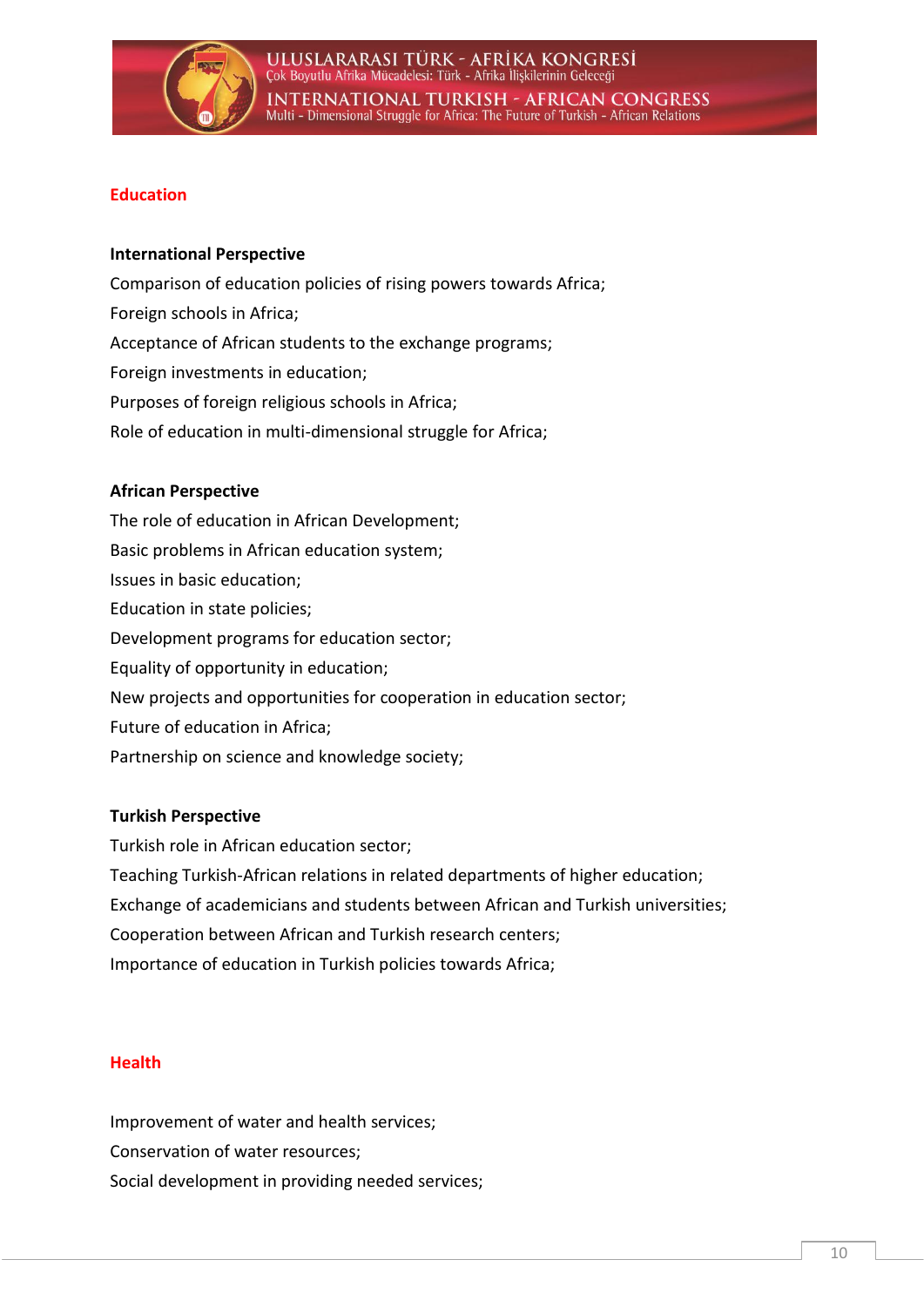

Increasing treatment opportunities for widespread diseases on the continent such as HIV/ AIDS, Malaria, Tuberculosis;

Measures taken against contagious diseases and opportunities for cooperation;

Main issues and basic needs of health personnel;

Putting problems faced in the improvement of health conditions high on the political agenda;

Finding financial resources for strengthening health systems;

Translation of declarations into actions;

#### **Environment**

Water resources and their share among the African countries; Environmental development; Creation of environmental awareness; Effects of global warming on the continent; Prevention of air and water pollution; Effects of the continent's energy resources on the environment; Drought and natural disasters; Emergency aid measures;

#### **Agriculture**

Food safety; Agricultural investments; Rural and agricultural development; Marketing of the continent's products on global market; Importance of agriculture on development;

#### **Culture**

Cultural diversity and richness in Africa; Historical and cultural relations between Turkey and Africa;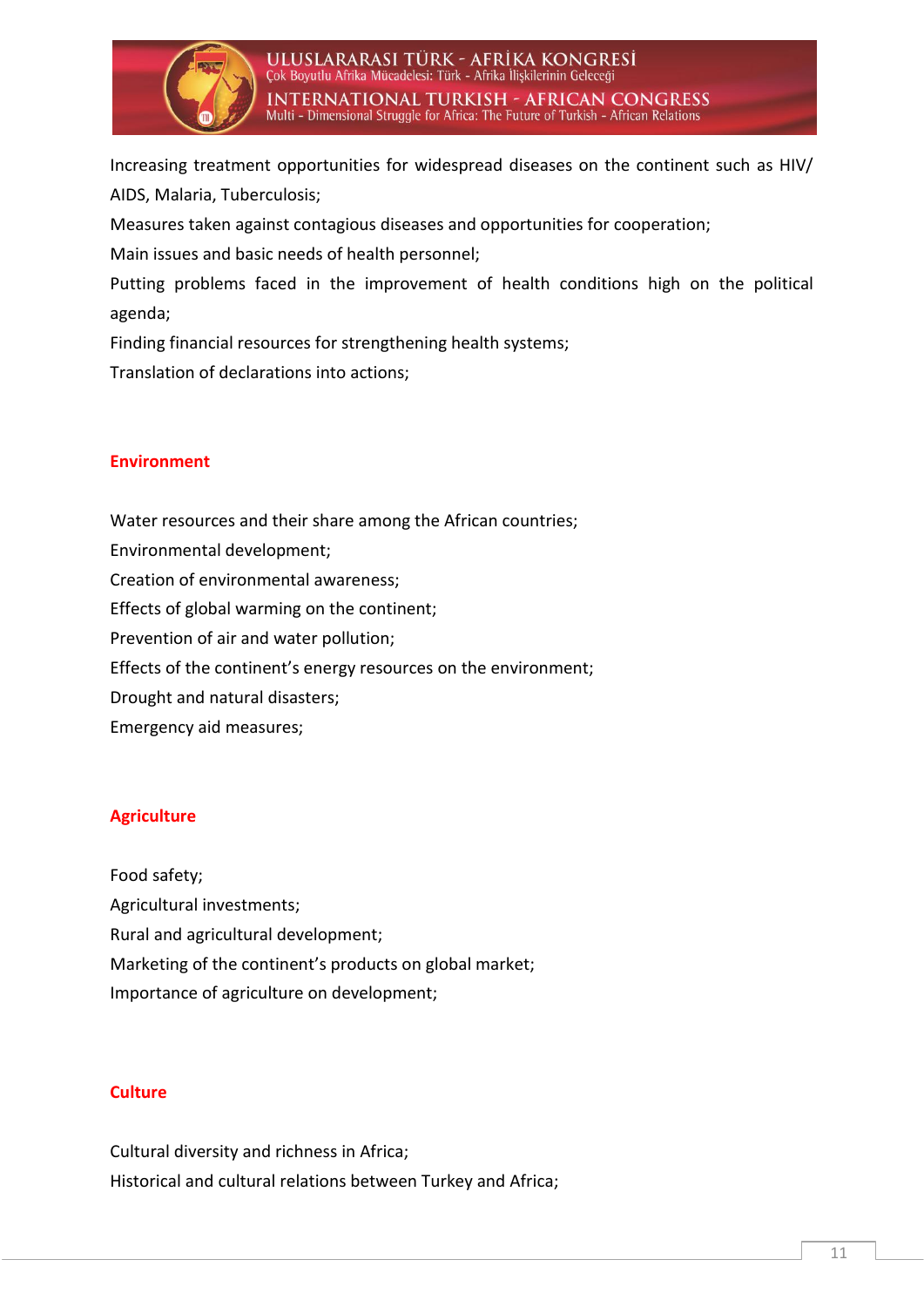

Development of Projects of Cultural Cooperation and Increasing Mutual Interaction; Giving cultural richness prominence in the development of tourism; Traditional culture and language, Cultural and religious education,

Development and application of cultural cooperation projects in the areas of music, cinema, theatre and sports;

#### **Communication**

Regional and global dialogue between actors; Development of communication channels between news agencies; Development of cooperation and common projects network on new technologies; Strengthening of African media and helping them access to regional technology; Development of early warning systems; Things to be done for the effective coverage of Africa in the media and press;

#### **Peace and Security**

The Role of Civil Society and Think Tank Organizations in conflict resolution and establishment of peace;

Mobilization of their network resources by Civil Society and Think Tank Organizations in areas of peace and security;

Reduction of social tensions;

Fighting xenophobia and discrimination;

Establishment of an environment of dialogue;

Encouragement of a culture of tolerance and peace;

Providing war-effected societies with human welfare;

Direct or indirect participation in negotiations;

Repercussions of international terrorism to Africa;

Civil war, migration and refugee issues.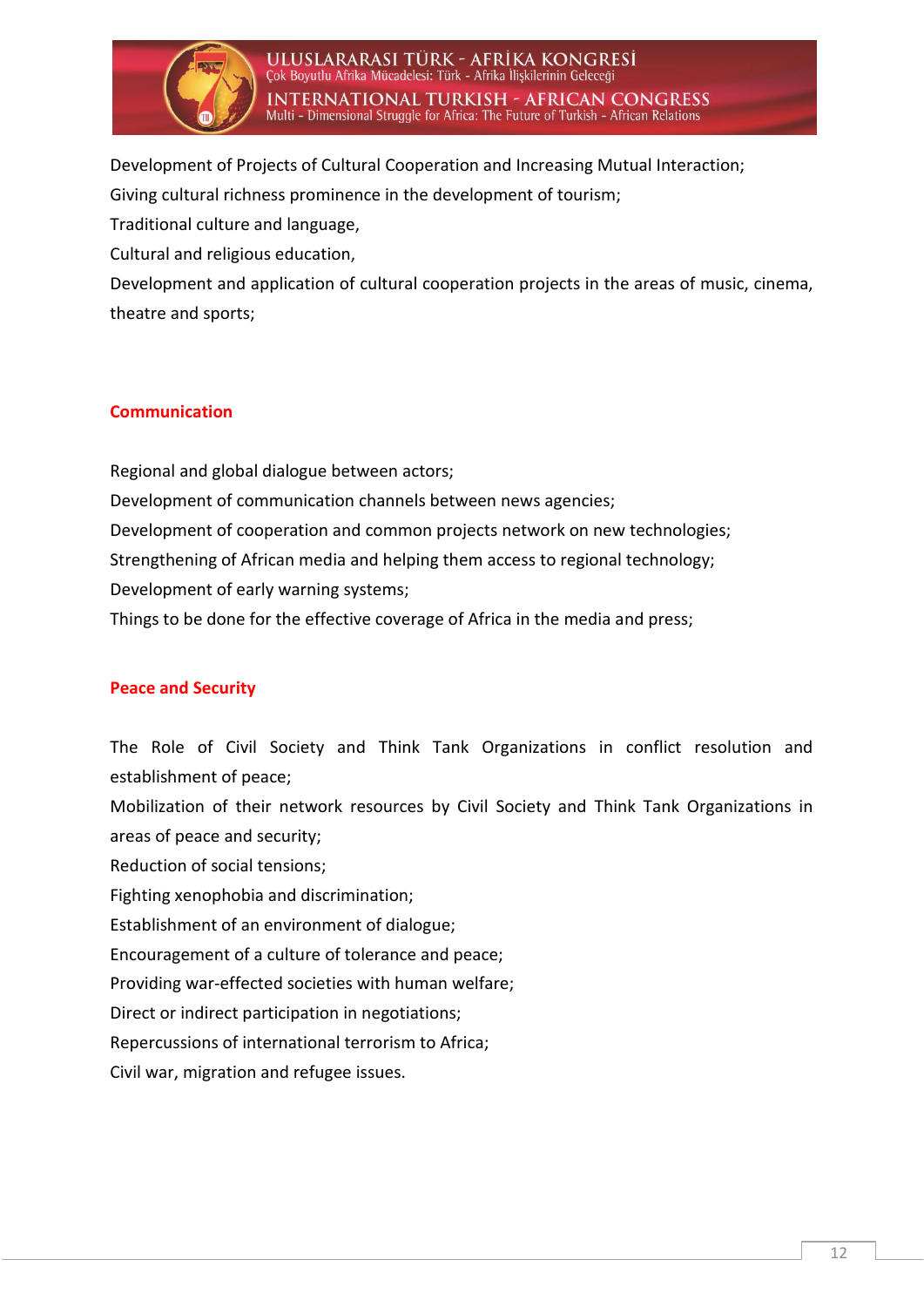

## <span id="page-14-0"></span>**TARGET AUDIENCE**

- Civil Society and Think Tank Organizations,
- International and Regional organizations and specialized organizations,
- Research Centers, Academicians and Students,
- Private sector representatives operating or planning to invest in Turkey and Africa,
- Industry and trade institutions, associations and chambers,
- Members of the press, interested members of the Turkish society and African societies.

## <span id="page-14-1"></span>**METODOLOGY**

After the opening speeches on the  $1<sup>st</sup>$  day of  $7<sup>th</sup>$  International Turkish-African Congress;  $1<sup>st</sup>$ session will begin with analysis of European and American interest towards Africa within international conjecture. In the  $2<sup>nd</sup>$  session, Indian and Chinese interest towards Africa will be discussed as they are accepted as rising global powers.

In the  $3<sup>rd</sup>$  session; Historical ties, contemporary situation, expectations and gains of Russian and Indian interest in Africa will be discussed. In the  $4<sup>th</sup>$  session rising powers of Asia; Japanese and South Korean interest towards Africa will be analyzed.

In the  $5<sup>th</sup>$  session, two actors which have similarities in terms of economic development; Turkish and Brazilian African initiatives will be discussed. In the  $6<sup>th</sup>$  session; expectations of African countries from Turkey will be discussed. Also in this last session the ideas of participants will be heard in order to make plans for future congresses.

### <span id="page-14-2"></span>**PRESS**

Members of Civil Society Organizations, executive directors of newspapers and TV channels, columnists in Turkey will be invited to attend the activities within the scope of the project. Also, promotion activities will be carried out creating media publicity.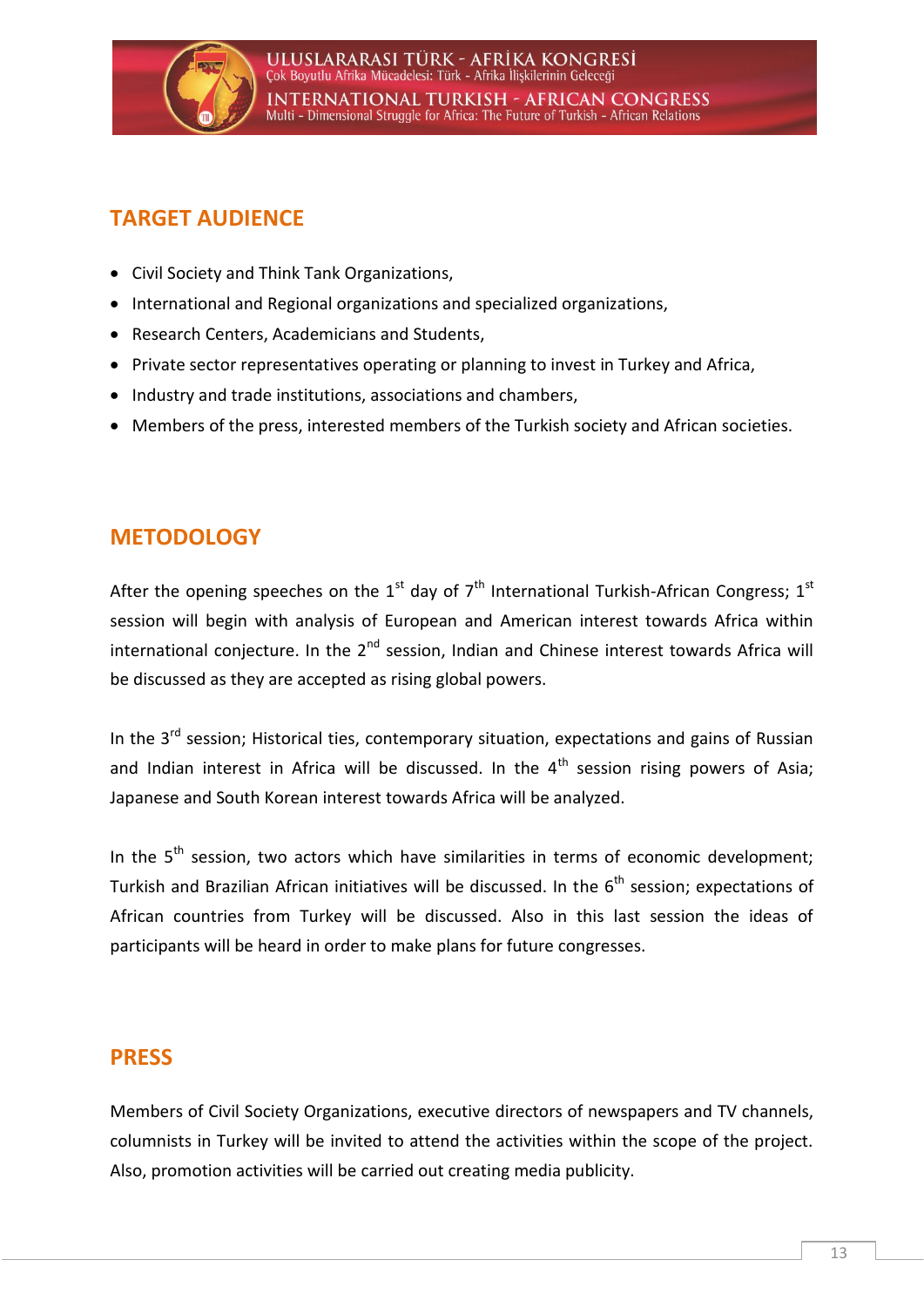

## <span id="page-15-0"></span>**PROMOTIONAL MATERIALS**

The promotional materials containing information about the activities are as follows **Poster / Brochure / Invitation Card / File Folder / Notepad / Promotional Items …** Also, name tags for participants and presentation visuals will be prepared.

## <span id="page-15-1"></span>**CONGRESS BOOK**

A book will be published as a record of the declarations to be made by the participants of the **7 th International Turkish - African Congress** permanent and distributed to related institutions and authorities. The communication of the studies from in a written form to interested parties will help us get more efficient results.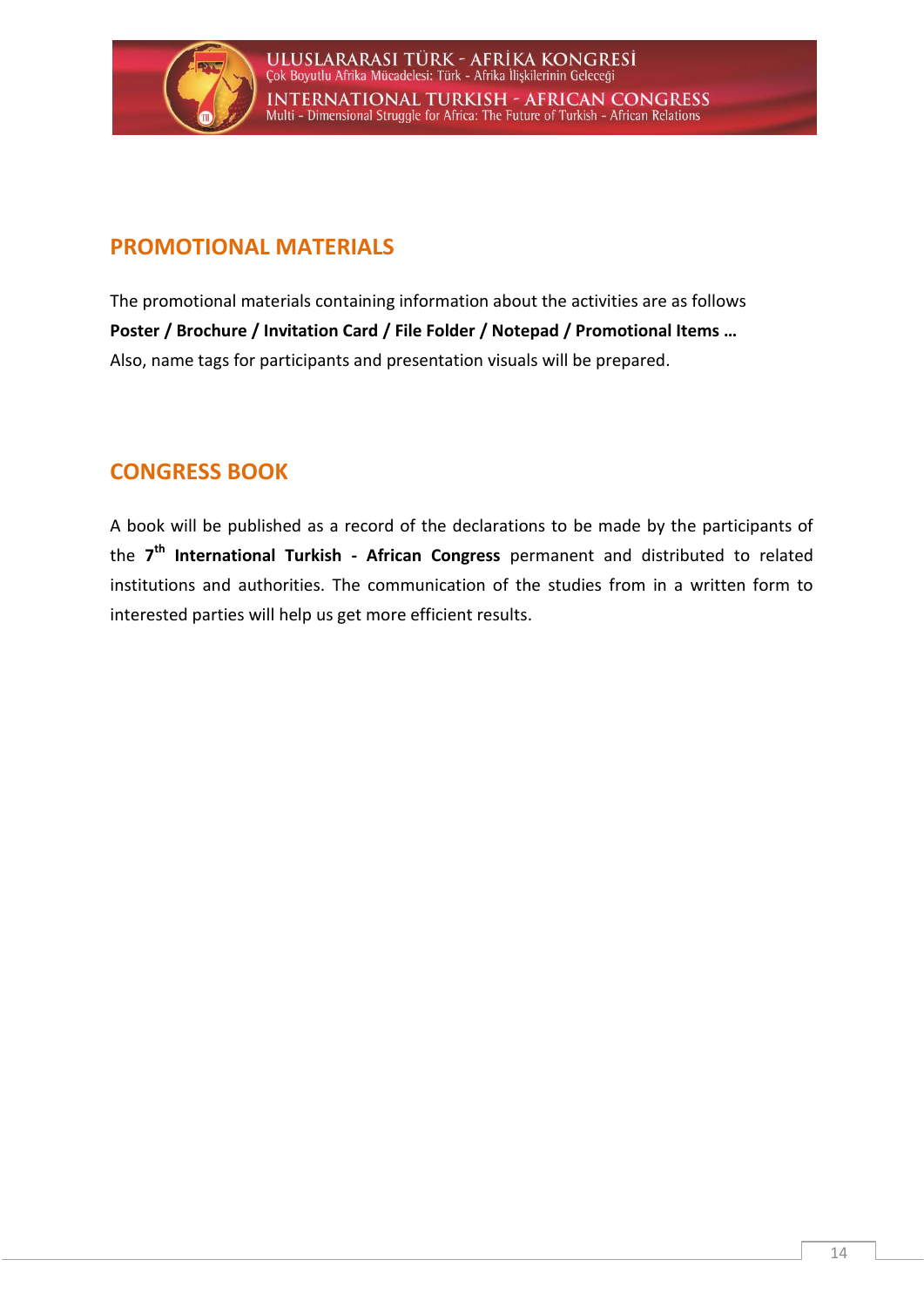

## <span id="page-16-0"></span>**PROGRAM (DRAFT)**

## **1 st Day 18 January 2012**

- 09.00 09.30 Registration
- 09.30 10.30 **Opening Speeches**
- 10.30 10.45 Coffee Break
- 10.45 12.30  $1^{st}$  Session **American and European Interest towards Africa**
- 12.30 13.30 Lunch
- 13.30 15.15 2<sup>nd</sup> Session **Chinese and Indian Interest towards Africa**
- 15.15 15.30 Coffee Break
- 15.30 17.00 3<sup>rd</sup> Session **Russian and Iranian Interest towards Africa**

## **2 nd Day 19 January 2012**

09.30 - 11.00 4<sup>th</sup> Session

**Japanese and South Korean Interest towards Africa** 

11.00 - 11.15 Coffee Break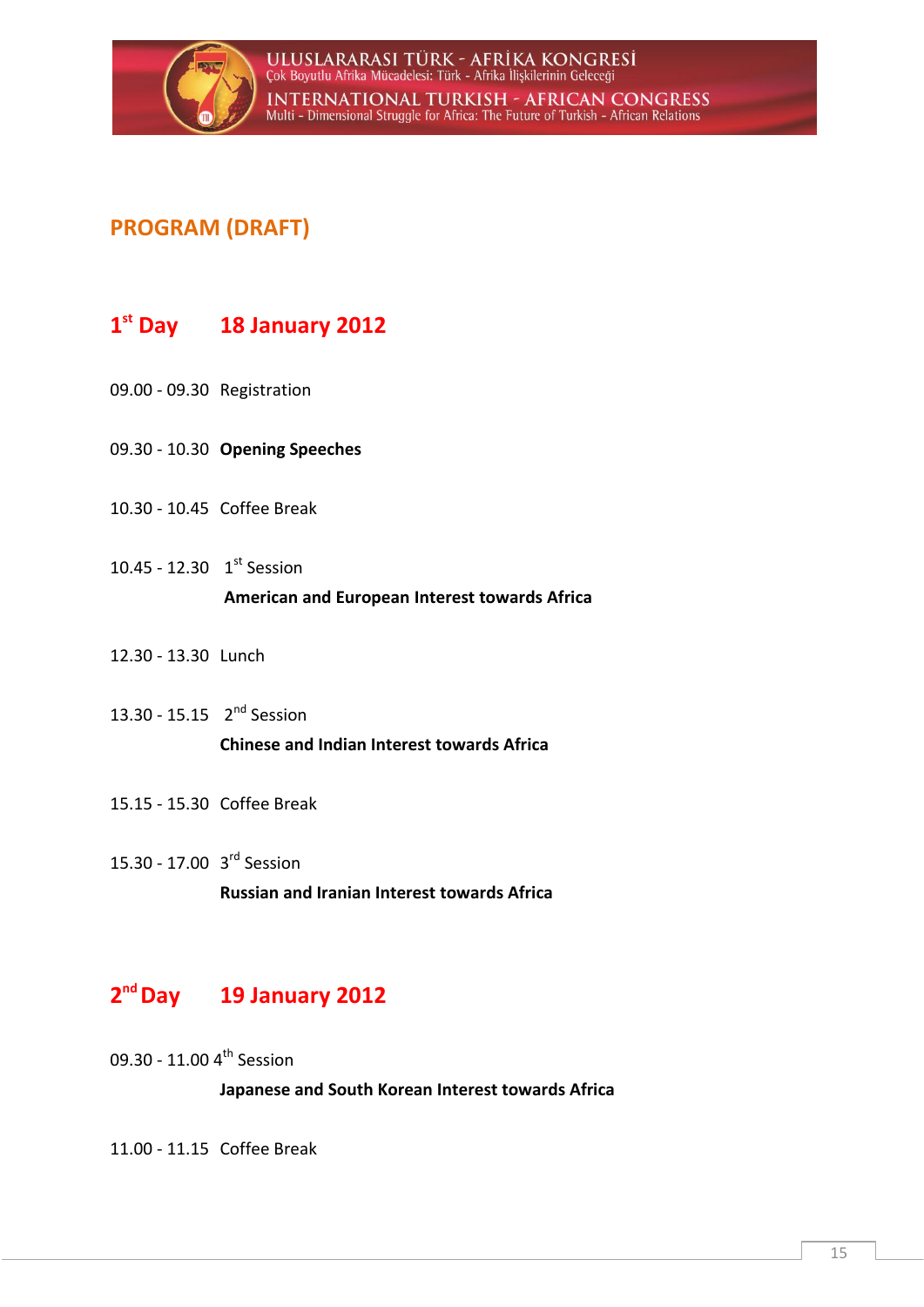

#### 11.15 - 12.45 5<sup>th</sup> Session

**Brazilian and Turkish Interest towards Africa** 

- 12.45 14.00 Lunch
- 14.00 16.00 6<sup>th</sup> Session

**Expectations of African countries from Turkey** 

## <span id="page-17-0"></span>**PROJECT ORGANIZATION COMMITTEE**

#### **Project Co-Presidents**

**Süleyman ŞENSOY** Chairman of TASAM **Ambassador Al-Tahir Suliman AIDAM** Ministry of International Cooperation, The Head of Organizing Committee of the Republic of Sudan

**Project Coordinator** Fatma Günce KANLI, TASAM

#### **Project Assistant Coordinators**

Ahmet Sami GEZGİN, TASAM Özgecan ŞAHİN, TASAM Ekin DEMİR, TASAM

#### **Project Advisors**

Ambassador (R) Murat BİLHAN, Vice Chairman Prof. Hasret ÇOMAK, Kocaeli University Prof. Hasan SELÇUK Marmara University, TASAM Assistant Prof. Abdullah ÖZKAN, TASAM Ambassador (R) Prof. Ali Engin OBA, Advisor of Chairman